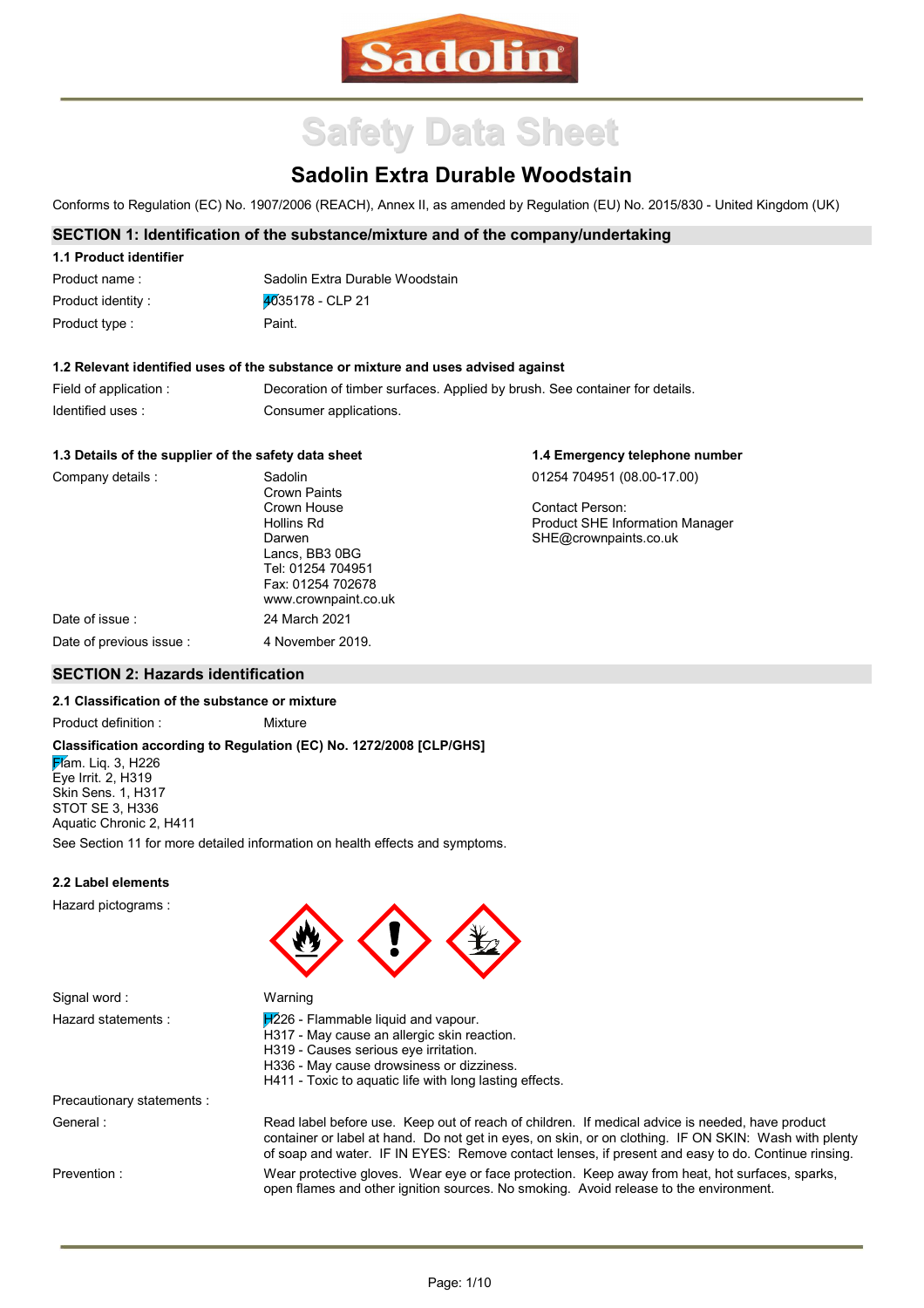#### **SECTION 2: Hazards identification**

| Response:                                                     | Collect spillage. IF INHALED: Call a POISON CENTER or doctor if you feel unwell. Take off<br>contaminated clothing and wash it before reuse. IF ON SKIN: Wash with plenty of water. If skin<br>irritation or rash occurs: Get medical advice or attention. IF IN EYES: Rinse cautiously with water for<br>several minutes. Remove contact lenses, if present and easy to do. Continue rinsing. If eye irritation<br>persists: Get medical advice or attention. |
|---------------------------------------------------------------|----------------------------------------------------------------------------------------------------------------------------------------------------------------------------------------------------------------------------------------------------------------------------------------------------------------------------------------------------------------------------------------------------------------------------------------------------------------|
| Storage:                                                      | Store locked up. Store in a well-ventilated place. Keep container tightly closed.                                                                                                                                                                                                                                                                                                                                                                              |
| Disposal :                                                    | Dispose of contents and container in accordance with all local, regional, national and international<br>regulations.                                                                                                                                                                                                                                                                                                                                           |
| Hazardous ingredients :                                       | $\mathbf{h}$ v drocarbons, C9-C11, n-alkanes, isoalkanes, cyclics, < 2% aromatics<br>2-butanone oxime<br>4,5-dichloro-2-n-octyl -4-isothiazolin-3-one                                                                                                                                                                                                                                                                                                          |
| Supplemental label elements :                                 |                                                                                                                                                                                                                                                                                                                                                                                                                                                                |
| Special packaging requirements                                |                                                                                                                                                                                                                                                                                                                                                                                                                                                                |
| Containers to be fitted with child-<br>resistant fastenings : | Not applicable.                                                                                                                                                                                                                                                                                                                                                                                                                                                |
| Tactile warning of danger:                                    | Not applicable.                                                                                                                                                                                                                                                                                                                                                                                                                                                |

#### **2.3 Other hazards**

This mixture does not contain any substances that are assessed to be a PBT or a vPvB.

Other hazards which do not result None known.

in classification :

#### **SECTION 3: Composition/information on ingredients**

#### **3.2 Mixtures**

| Product/ingredient name                                                 | <b>Identifiers</b>                                                                | $\frac{9}{6}$ | Regulation (EC) No. 1272/2008 [CLP]                                                                                                                                                                                     | Type  |
|-------------------------------------------------------------------------|-----------------------------------------------------------------------------------|---------------|-------------------------------------------------------------------------------------------------------------------------------------------------------------------------------------------------------------------------|-------|
| bydrocarbons, C9-C11, n-alkanes,<br>isoalkanes, cyclics, < 2% aromatics | REACH #: 01-2119463258-33<br>EC: 265-150-3 (919-857-5)<br>CAS: 64742-48-9         | $≥25 - ≤50$   | Flam. Lig. 3, H226<br>STOT SE 3, H336<br>Asp. Tox. 1, H304<br>EUH066                                                                                                                                                    | $[1]$ |
| calcium bis(2-ethylhexanoate)                                           | EC: 205-249-0<br>CAS: 136-51-6                                                    | $≥1 - ≤2.9$   | Eye Dam. 1, H318<br>Repr. 2, H361d                                                                                                                                                                                      | $[1]$ |
| 2-butanone oxime                                                        | REACH #: 01-2119539477-28<br>EC: 202-496-6<br>CAS: 96-29-7<br>Index: 616-014-00-0 | $\leq 0.3$    | Acute Tox. 4, H312<br>Eye Dam. 1, H318<br><b>Skin Sens. 1, H317</b><br>Carc. 2, H351                                                                                                                                    | $[1]$ |
| strontium bis(2-ethylhexanoate)                                         | REACH #: 01-2120783571-49<br>EC: 219-536-3<br>CAS: 2457-02-5                      | $\leq 0.3$    | Acute Tox. 4, H302<br>Skin Irrit. 2, H315<br>Eye Dam. 1, H318<br>Repr. 2, H361d                                                                                                                                         | $[1]$ |
| 4,5-dichloro-2-n-octyl -4-isothiazolin-<br>3-one                        | EC: 264-843-8<br>CAS: 64359-81-5                                                  | < 0.1         | Acute Tox. 4, H302<br>Acute Tox. 4, H312<br>Acute Tox. 2, H330<br>Skin Corr. 1C, H314<br>Eye Dam. 1, H318<br>Skin Sens. 1A, H317<br>STOT SE 3, H335<br>Aquatic Acute 1, H400 (M=100)<br>Aquatic Chronic 1, H410 (M=100) | $[1]$ |
|                                                                         |                                                                                   |               | See Section 16 for the full text of the H statements declared above.                                                                                                                                                    |       |

There are no additional ingredients present which, within the current knowledge of the supplier and in the concentrations applicable, are classified as hazardous to health or the environment and hence require reporting in this section.

#### **Type**

[1] Substance classified with a health or environmental hazard

[2] Substance with a workplace exposure limit, see section 8.

[3] Substance meets the criteria for PBT according to Regulation (EC) No. 1907/2006, Annex XIII

[4] Substance meets the criteria for vPvB according to Regulation (EC) No. 1907/2006, Annex XIII

[5] Substance of equivalent concern

[6] Additional disclosure due to company policy

#### **SECTION 4: First aid measures**

#### **4.1 Description of first aid measures**

| General :     | In all cases of doubt, or when symptoms persist, seek medical attention. Never give anything by mouth<br>to an unconscious person.                                                                                                             |
|---------------|------------------------------------------------------------------------------------------------------------------------------------------------------------------------------------------------------------------------------------------------|
| Eye contact : | Check for and remove any contact lenses. Immediately flush eyes with plenty of water for at least 15<br>minutes, occasionally lifting the upper and lower eyelids. In all cases of doubt, or when symptoms<br>persist, seek medical attention. |
| Inhalation :  | Remove to fresh air. Keep person warm and at rest. If unconscious, place in recovery position and<br>seek medical advice.                                                                                                                      |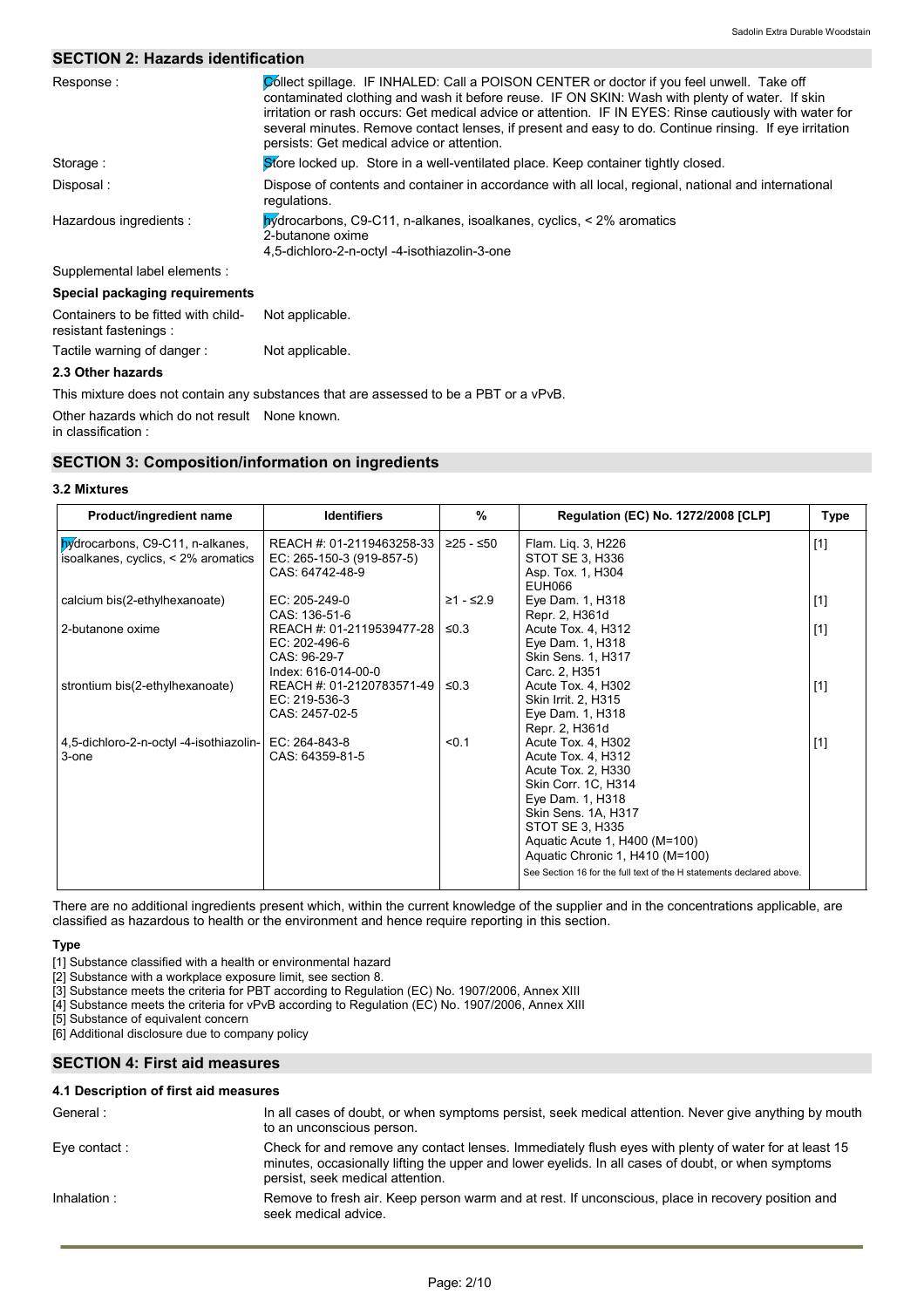#### **SECTION 4: First aid measures**

| Skin contact:               | Remove contaminated clothing and shoes. Wash skin thoroughly with soap and water or use<br>recognised skin cleanser. Do NOT use solvents or thinners.                                                                                                                                                                                                                                                      |
|-----------------------------|------------------------------------------------------------------------------------------------------------------------------------------------------------------------------------------------------------------------------------------------------------------------------------------------------------------------------------------------------------------------------------------------------------|
| Ingestion:                  | If swallowed, seek medical advice immediately and show this container or label. Keep person warm<br>and at rest. Do not induce vomiting unless directed to do so by medical personnel. Lower the head so<br>that vomit will not re-enter the mouth and throat.                                                                                                                                             |
| Protection of first-aiders: | No action shall be taken involving any personal risk or without suitable training. If it is suspected that<br>fumes are still present, the rescuer should wear an appropriate mask or self-contained breathing<br>apparatus. It may be dangerous to the person providing aid to give mouth-to-mouth resuscitation.<br>Wash contaminated clothing thoroughly with water before removing it, or wear gloves. |

#### **4.2 Most important symptoms and effects, both acute and delayed**

| <b>Potential acute health effects</b> |                                                                                                                                             |
|---------------------------------------|---------------------------------------------------------------------------------------------------------------------------------------------|
| Eye contact :                         | Causes serious eye irritation.                                                                                                              |
| Inhalation:                           | Can cause central nervous system (CNS) depression. May cause drowsiness or dizziness.                                                       |
| Skin contact:                         | May cause an allergic skin reaction.                                                                                                        |
| Ingestion:                            | Can cause central nervous system (CNS) depression.                                                                                          |
| Over-exposure signs/symptoms          |                                                                                                                                             |
| Eye contact :                         | Adverse symptoms may include the following:<br>pain or irritation<br>watering<br>redness                                                    |
| Inhalation:                           | Adverse symptoms may include the following:<br>nausea or vomiting<br>headache<br>drowsiness/fatigue<br>dizziness/vertigo<br>unconsciousness |
| Skin contact:                         | Adverse symptoms may include the following:<br>irritation<br>redness                                                                        |
| Ingestion:                            | No specific data.                                                                                                                           |
|                                       | 4.3 Indication of any immediate medical attention and special treatment needed                                                              |

| Notes to physician :  | Treat symptomatically. Contact poison treatment specialist immediately if large quantities have been |
|-----------------------|------------------------------------------------------------------------------------------------------|
|                       | ingested or inhaled.                                                                                 |
| Specific treatments : | No specific treatment.                                                                               |

#### **SECTION 5: Firefighting measures**

#### **5.1 Extinguishing media**

| Extinguishing media : | Recommended: alcohol resistant foam, CO <sub>2</sub> , powders, water spray. |
|-----------------------|------------------------------------------------------------------------------|
|                       | Not to be used : wateriet.                                                   |

#### **5.2 Special hazards arising from the substance or mixture**

| Hazards from the substance or<br>mixture : | Flammable liquid and vapour. Runoff to sewer may create fire or explosion hazard. In a fire or if<br>heated, a pressure increase will occur and the container may burst, with the risk of a subsequent<br>explosion. This material is toxic to aquatic life with long lasting effects. Fire water contaminated with<br>this material must be contained and prevented from being discharged to any waterway, sewer or drain. |
|--------------------------------------------|-----------------------------------------------------------------------------------------------------------------------------------------------------------------------------------------------------------------------------------------------------------------------------------------------------------------------------------------------------------------------------------------------------------------------------|
| Hazardous combustion products :            | Decomposition products may include the following materials: carbon oxides metal oxide/oxides                                                                                                                                                                                                                                                                                                                                |

#### **5.3 Advice for firefighters**

Promptly isolate the scene by removing all persons from the vicinity of the incident if there is a fire. No action shall be taken involving any personal risk or without suitable training. Fire will produce dense black smoke. Exposure to decomposition products may cause a health hazard. Cool closed containers exposed to fire with water. Do not release runoff from fire to drains or watercourses. Fire-fighters should wear appropriate protective equipment and self-contained breathing apparatus (SCBA) with a full face-piece operated in positive pressure mode. Clothing for fire-fighters (including helmets, protective boots and gloves) conforming to European standard EN 469 will provide a basic level of protection for chemical incidents.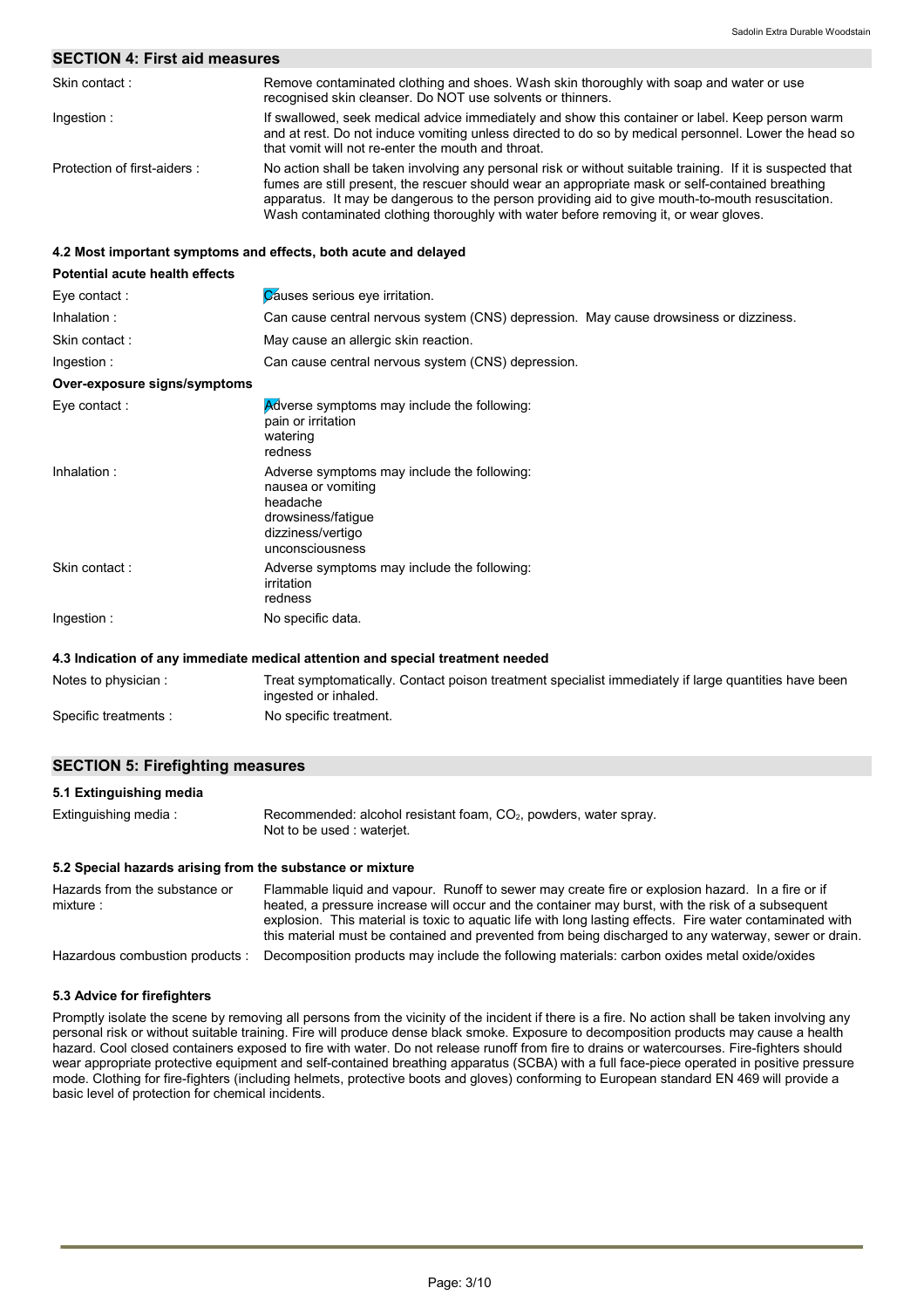#### **SECTION 6: Accidental release measures**

#### **6.1 Personal precautions, protective equipment and emergency procedures**

Exclude sources of ignition and be aware of explosion hazard. Ventilate the area. Avoid breathing vapour or mist. Refer to protective measures listed in sections 7 and 8. No action shall be taken involving any personal risk or without suitable training. If the product contaminates lakes, rivers, or sewers, inform the appropriate authorities in accordance with local regulations.

#### **6.2 Environmental precautions**

Avoid dispersal of spilt material and runoff and contact with soil, waterways, drains and sewers. Inform the relevant authorities if the product has caused environmental pollution (sewers, waterways, soil or air).

#### **6.3 Methods and material for containment and cleaning up**

Stop leak if without risk. Move containers from spill area. Approach the release from upwind. Prevent entry into sewers, water courses, basements or confined areas. Wash spillages into an effluent treatment plant or proceed as follows. Contain and collect spillage with noncombustible, absorbent material e.g. sand, earth, vermiculite or diatomaceous earth and place in container for disposal according to local regulations (see Section 13). Use spark-proof tools and explosion-proof equipment. Contaminated absorbent material may pose the same hazard as the spilt product.

#### **6.4 Reference to other sections**

See Section 1 for emergency contact information. See Section 8 for information on appropriate personal protective equipment. See Section 13 for additional waste treatment information.

#### **SECTION 7: Handling and storage**

#### **7.1 Precautions for safe handling**

Put on appropriate personal protective equipment (see Section 8). Eating, drinking and smoking should be prohibited in areas where this material is handled, stored and processed. Workers should wash hands and face before eating, drinking and smoking. Remove contaminated clothing and protective equipment before entering eating areas. Persons with a history of skin sensitization problems should not be employed in any process in which this product is used. Do not get in eyes or on skin or clothing. Do not ingest. Avoid breathing vapour or mist. Use only with adequate ventilation. Wear appropriate respirator when ventilation is inadequate. Do not enter storage areas and confined spaces unless adequately ventilated. Keep in the original container or an approved alternative made from a compatible material, kept tightly closed when not in use. Store and use away from heat, sparks, open flame or any other ignition source. Empty containers retain product residue and can be hazardous. Do not reuse container.

Never use pressure to empty; the container is not a pressure vessel. Always keep in the same material as the supply container. Good housekeeping standards and regular safe removal of waste materials will minimise risks of spontaneous combustion and other fire hazards. The Manual Handling Operations Regulations may apply to the handling of containers of this product. Packs with a volume content of 5 litres or more may be marked with a maximum gross weight. To assist employers the following method of calculating the weight for any pack size is given. Take the pack size volume in litres and multiply this figure by the specific gravity (relative density) value given in section 9. This will give the net weight of the coating in kilograms. Allowance will then have to be made for the immediate packaging to give an approximate gross weight.

#### **7.2 Conditions for safe storage, including any incompatibilities**

Store in accordance with local regulations. Store in a cool, well-ventilated area away from incompatible materials and ignition sources. Keep out of the reach of children. Keep away from: Oxidizing agents, strong alkalis, strong acids. No smoking. Prevent unauthorized access. Containers that are opened must be carefully resealed and kept upright to prevent leakage. Storage : Constanting temperature: 5 °C

**7.3 Specific end use(s)**

See separate Product Data Sheet for recommendations or industrial sector specific solutions.

#### **SECTION 8: Exposure controls/personal protection**

#### **8.1 Control parameters**

| <b>Product/ingredient name</b> | <b>Exposure limit values</b> |
|--------------------------------|------------------------------|
| No exposure limit value known. |                              |

#### **Recommended monitoring procedures**

If this product contains ingredients with exposure limits, personal, workplace atmosphere or biological monitoring may be required to determine the effectiveness of the ventilation or other control measures and/or the necessity to use respiratory protective equipment. Reference should be made to monitoring standards, such as the following: European Standard EN 689 (Workplace atmospheres - Guidance for the assessment of exposure by inhalation to chemical agents for comparison with limit values and measurement strategy) European Standard EN 14042 (Workplace atmospheres - Guide for the application and use of procedures for the assessment of exposure to chemical and biological agents) European Standard EN 482 (Workplace atmospheres - General requirements for the performance of procedures for the measurement of chemical agents) Reference to national guidance documents for methods for the determination of hazardous substances will also be required.

#### **8.2 Exposure controls**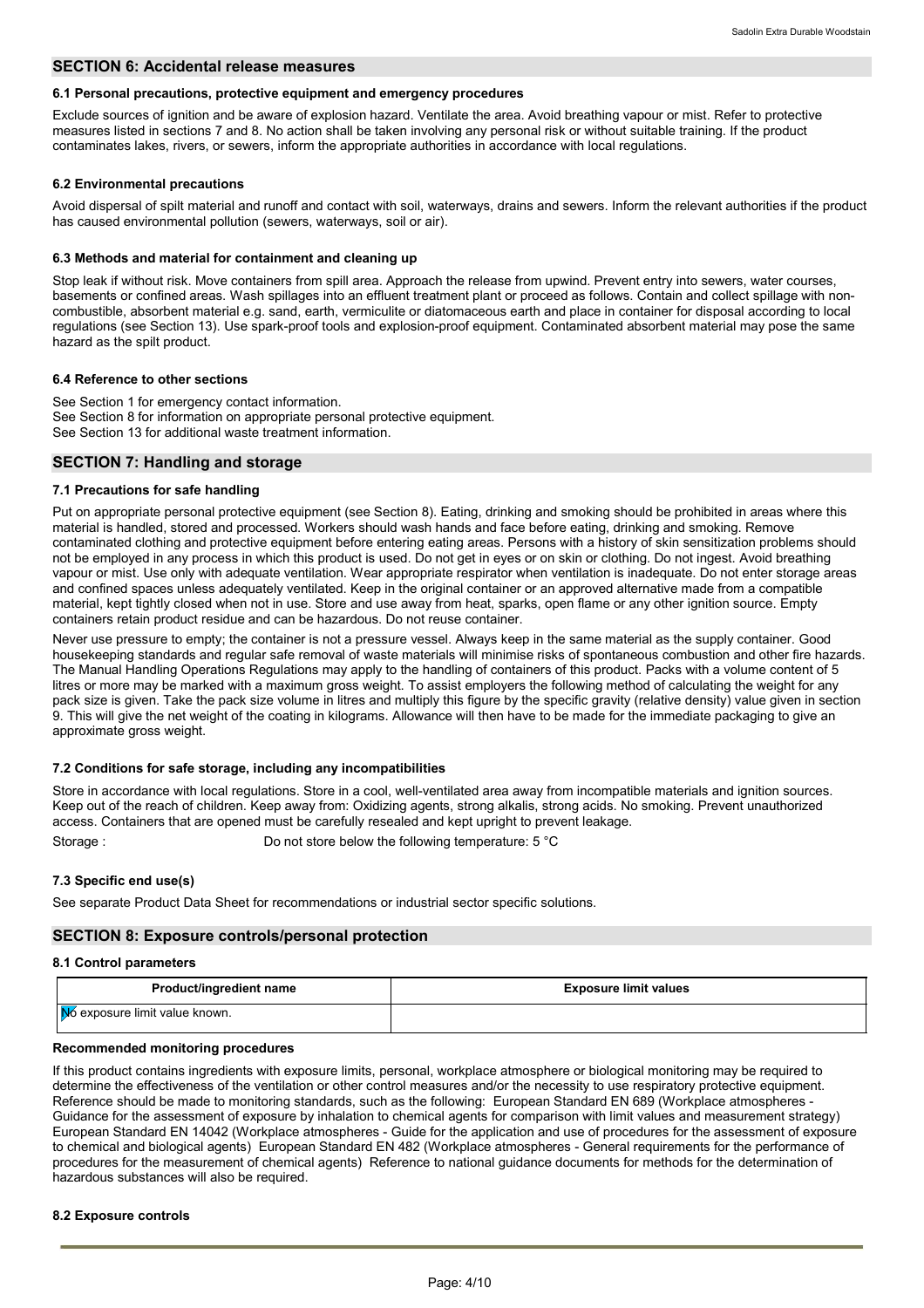#### **SECTION 8: Exposure controls/personal protection**

#### **Appropriate engineering controls**

All engineering control measures used to control exposure to hazardous substances must be selected, maintained, examined and tested to meet the requirements of the Control Of Substances Hazardous to Health regulations (COSHH). Similarly all personal protective equipment, including respiratory protective equipment, must be selected, issued and maintained to meet the requirements of COSHH. These requirements include the provision of any necessary information, instruction and training with regard to their use. Special precautions should be taken during surface preparation of pre-1960's paint surfaces over wood and metal as they may contain harmful lead.

Provide adequate ventilation. Where reasonably practicable this should be achieved by the use of local exhaust ventilation and good general extraction. If these are not sufficient to maintain concentrations of solvent vapour below the relevant workplace exposure limits, suitable respiratory protection should be worn. (See personal protection below). Dry sanding, flame cutting and/ or welding of the dry paint film will give rise to dust and/ or hazardous fumes. Wet sanding should be used wherever possible. If exposure cannot be avoided by the provision of local exhaust ventilation, suitable respiratory protective equipment should be worn.

#### **Individual protection measures**



#### **Environmental exposure controls**

Emissions from ventilation or work process equipment should be checked to ensure they comply with the requirements of environmental protection legislation. In some cases, fume scrubbers, filters or engineering modifications to the process equipment will be necessary to reduce emissions to acceptable levels.

#### **SECTION 9: Physical and chemical properties**

| 9.1 Information on basic physical and chemical properties |                                                                                                                                          |
|-----------------------------------------------------------|------------------------------------------------------------------------------------------------------------------------------------------|
| Physical state:                                           | Liquid.                                                                                                                                  |
| Odour:                                                    | Solvent-like                                                                                                                             |
| pH :                                                      | Testing not relevant or not possible due to nature of the product.                                                                       |
| Melting point/freezing point:                             | -66°C This is based on data for the following ingredient: hydrocarbons, C9-C11, n-alkanes, isoalkanes,<br>cyclics, $\leq$ 2% aromatics   |
| Boiling point/boiling range:                              | $150^{\circ}$ C                                                                                                                          |
| Flash point :                                             | Closed cup: 37.8 - 61°C (100 - 141.8°F)                                                                                                  |
| Evaporation rate :                                        | Testing not relevant or not possible due to nature of the product.                                                                       |
| Flammability:                                             | Not available.                                                                                                                           |
| Upper/lower flammability or<br>explosive limits :         | $1.4 - 7.6$ vol $%$                                                                                                                      |
| Vapour pressure :                                         | 0.2 kPa This is based on data for the following ingredient: hydrocarbons, C9-C11, n-alkanes,<br>isoalkanes, cyclics, $\leq$ 2% aromatics |
| Vapour density :                                          | Testing not relevant or not possible due to nature of the product.                                                                       |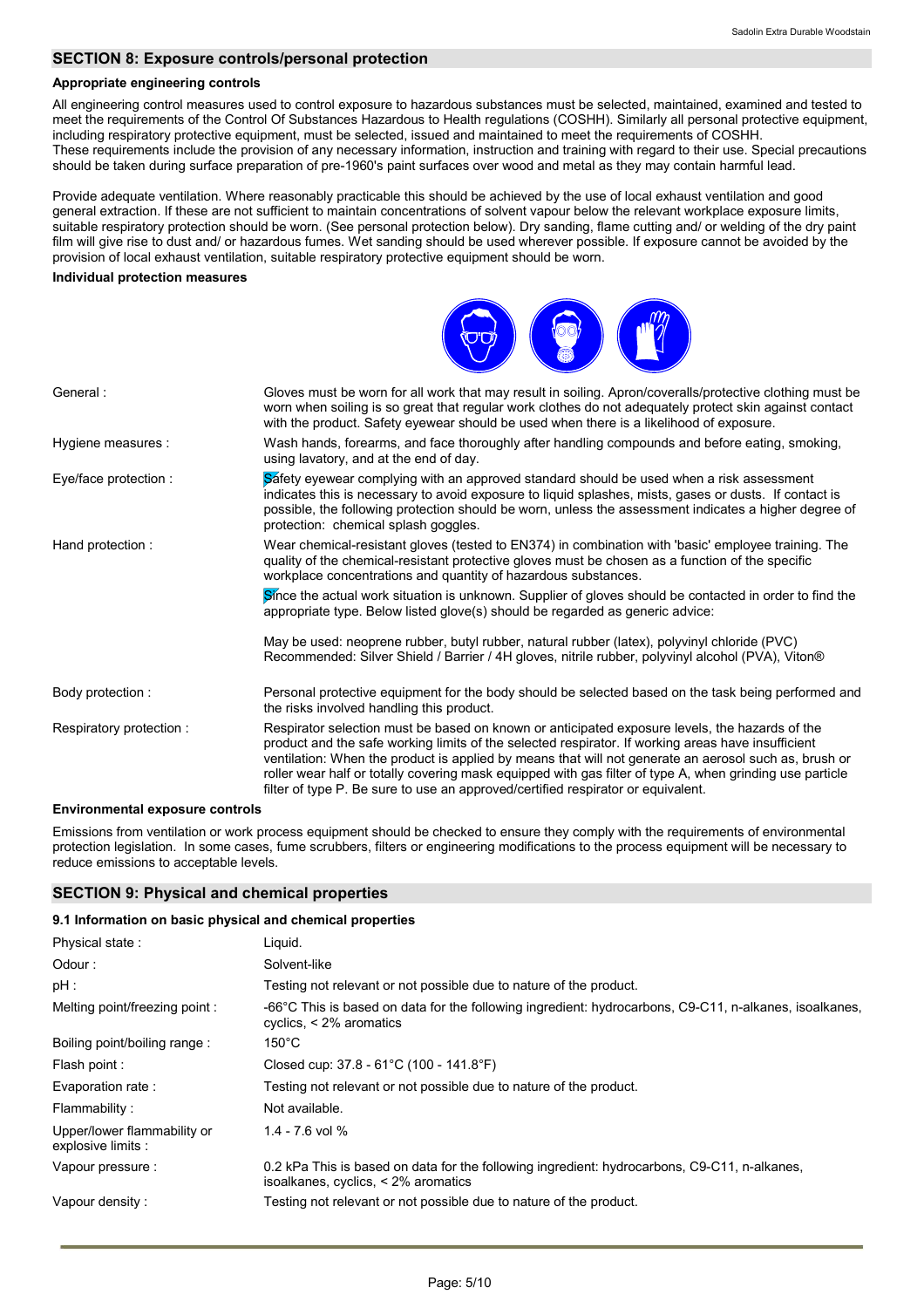#### **SECTION 9: Physical and chemical properties**

| Relative density:               | $0.975$ g/cm <sup>3</sup>                                            |
|---------------------------------|----------------------------------------------------------------------|
| Solubility(ies):                | Easily soluble in the following materials: cold water and hot water. |
| Partition coefficient (LogKow): | Testing not relevant or not possible due to nature of the product.   |
| Auto-ignition temperature :     | Testing not relevant or not possible due to nature of the product.   |
| Decomposition temperature :     | Testing not relevant or not possible due to nature of the product.   |
| Viscosity:                      | Kinematic $(40^{\circ}$ C): 1.5 cm <sup>2</sup> /s                   |
| Explosive properties :          | Testing not relevant or not possible due to nature of the product.   |
| Oxidising properties :          | Testing not relevant or not possible due to nature of the product.   |

#### **9.2 Other information**

Water % by weight : Weighted average: 9 %

Solvent(s) % by weight : Weighted average: 40 %

#### **SECTION 10: Stability and reactivity**

#### **10.1 Reactivity**

No specific test data related to reactivity available for this product or its ingredients.

#### **10.2 Chemical stability**

The product is stable.

#### **10.3 Possibility of hazardous reactions**

Under normal conditions of storage and use, hazardous reactions will not occur.

#### **10.4 Conditions to avoid**

Avoid all possible sources of ignition (spark or flame). Do not pressurise, cut, weld, braze, solder, drill, grind or expose containers to heat or sources of ignition.

#### **10.5 Incompatible materials**

No specific data.

#### **10.6 Hazardous decomposition products**

When exposed to high temperatures (i.e. in case of fire) harmful decomposition products may be formed:

Decomposition products may include the following materials: carbon oxides metal oxide/oxides

#### **SECTION 11: Toxicological information**

#### **11.1 Information on toxicological effects**

The product has been assessed following the conventional method and is classified for toxicological hazards accordingly. This takes into account, where known, delayed and immediate effects and also chronic effects of components from short term and long term exposure by oral, inhalation and dermal routes of exposure and eye contact.

Exposure to component solvent vapour concentrations in excess of the stated occupational exposure limit may result in adverse health effects such as mucous membrane and respiratory system irritation and adverse effects on the kidneys, liver and central nervous system. Symptoms and signs include headache, dizziness, fatigue, muscular weakness, drowsiness and, in extreme cases, loss of consciousness. Solvents may cause some of the above effects by absorption through the skin.

If splashed in the eyes, the liquid may cause irritation and reversible damage.

#### **Acute toxicity**

| Product/ingredient name                                                       | Result                                | <b>Species</b>       | <b>Dose</b>                          | <b>Exposure</b> |
|-------------------------------------------------------------------------------|---------------------------------------|----------------------|--------------------------------------|-----------------|
| <b>bydrocarbons, C9-C11, n-alkanes,</b><br>soalkanes, cyclics, < 2% aromatics | <b>LC50 Inhalation Vapour</b>         | Rat                  | 8500 mg/m <sup>3</sup>               | 4 hours         |
| 2-butanone oxime                                                              | LD50 Oral<br>LD50 Dermal<br>LD50 Oral | Rat<br>Rabbit<br>Rat | $>6$ g/kg<br>1001 mg/kg<br>930 mg/kg |                 |
| 4,5-dichloro-2-n-octyl<br>-4-isothiazolin-3-one                               | LC50 Inhalation Dusts and mists       | Rat                  | $0.26$ mg/l                          | 4 hours         |

#### **Acute toxicity estimates**

| Route                                             | <b>ATE value</b> |  |  |  |
|---------------------------------------------------|------------------|--|--|--|
| No known significant effects or critical hazards. |                  |  |  |  |

#### **Irritation/Corrosion**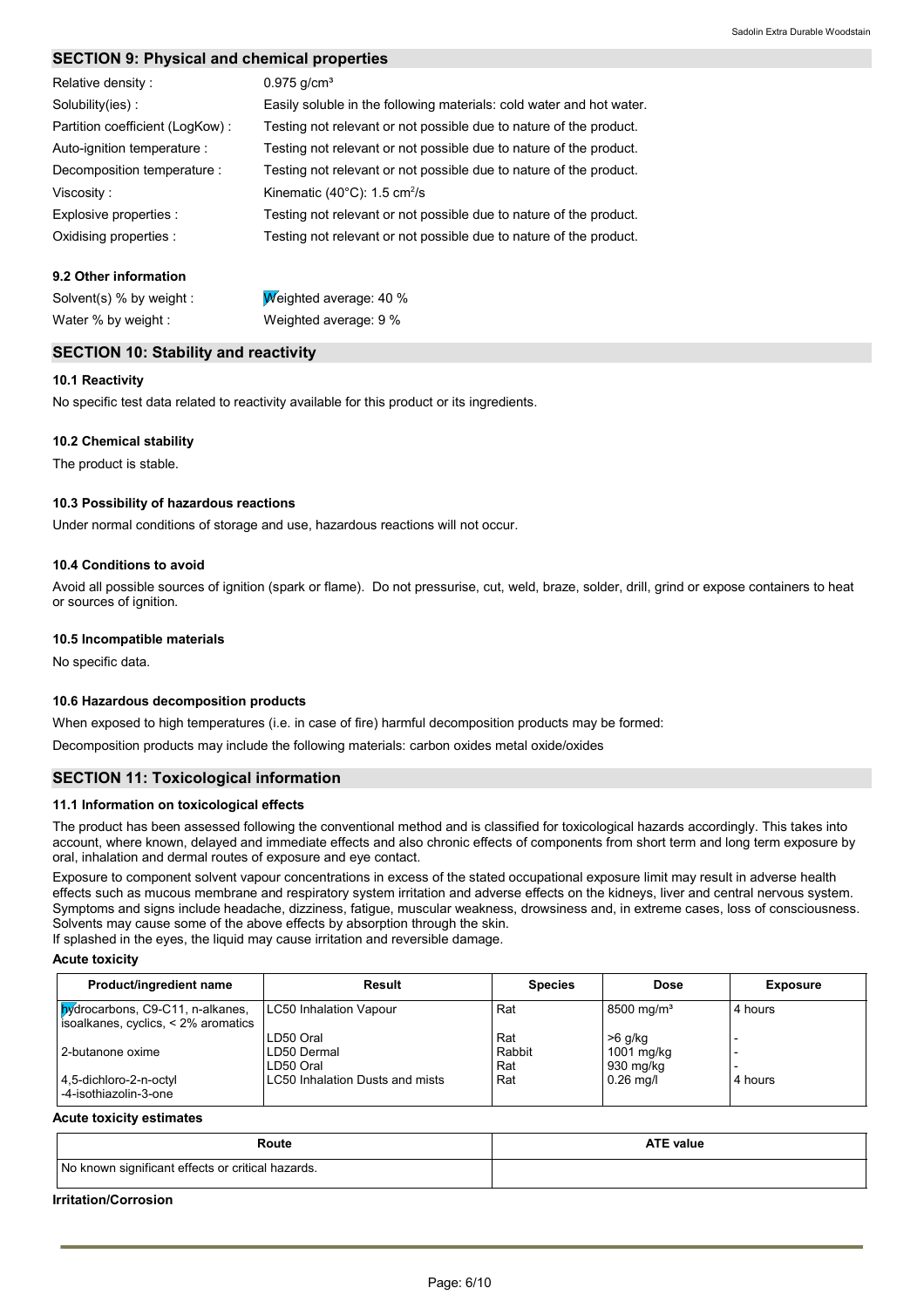### **SECTION 11: Toxicological information**

| <b>Product/ingredient name</b> | Result                 | Species | Score | <b>Exposure</b> |
|--------------------------------|------------------------|---------|-------|-----------------|
| <b>2</b> butanone oxime        | Eves - Severe irritant | Rabbit  |       | 100 microliters |

#### **Mutagenic effects**

No known significant effects or critical hazards.

#### **Carcinogenicity**

No known significant effects or critical hazards.

#### **Reproductive toxicity**

No known significant effects or critical hazards.

#### **Teratogenic effects**

No known significant effects or critical hazards.

#### **Specific target organ toxicity (single exposure)**

| Product/ingredient name                                                                                                            | Category                 | <b>Route of exposure</b> | <b>Target organs</b>                                       |
|------------------------------------------------------------------------------------------------------------------------------------|--------------------------|--------------------------|------------------------------------------------------------|
| <b>by</b> drocarbons, C9-C11, n-alkanes, isoalkanes, cyclics, $\leq$ 2% aromatics<br>14,5-dichloro-2-n-octyl -4-isothiazolin-3-one | Category 3<br>Category 3 |                          | Narcotic effects<br><b>Respiratory tract</b><br>irritation |

#### **Specific target organ toxicity (repeated exposure)**

Not available.

#### **Aspiration hazard**

| Product/ingredient name                                              | Result                                |
|----------------------------------------------------------------------|---------------------------------------|
| hydrocarbons, C9-C11, n-alkanes, isoalkanes, cyclics, < 2% aromatics | <b>ASPIRATION HAZARD - Category 1</b> |

#### **Information on likely routes of exposure**

Routes of entry anticipated: Oral, Dermal, Inhalation.

#### **Potential chronic health effects**

| Product/ingredient name                                                              | <b>Carcinogenic effects</b>                                                                                   | Mutagenic effects | <b>Developmental effects</b> | <b>Fertility effects</b> |  |
|--------------------------------------------------------------------------------------|---------------------------------------------------------------------------------------------------------------|-------------------|------------------------------|--------------------------|--|
| calcium bis(2-ethylhexanoate)<br>2-butanone oxime<br>strontium bis(2-ethylhexanoate) | Not supported<br>$\overline{\phantom{0}}$                                                                     |                   |                              |                          |  |
| Sensitisation:                                                                       | Contains 2-butanone oxime, 4,5-dichloro-2-n-octyl -4-isothiazolin-3-one. May produce an allergic<br>reaction. |                   |                              |                          |  |
| Other information:                                                                   | No additional known significant effects or critical hazards.                                                  |                   |                              |                          |  |

#### **SECTION 12: Ecological information**

#### **12.1 Toxicity**

Do not allow to enter drains or watercourses. Toxic to aquatic life with long lasting effects.

| <b>Product/ingredient name</b>                                              | Result                                         | <b>Species</b> | Exposure             |
|-----------------------------------------------------------------------------|------------------------------------------------|----------------|----------------------|
| $ 4/5$ -dichloro-2-n-octyl -4-isothiazolin- Acute EC50 0.0057 mg/l<br>3-one |                                                | Daphnia        | 48 hours             |
|                                                                             | Acute LC50 0.048 mg/l<br>Acute LC50 0.014 mg/l | Algae<br>Fish  | 72 hours<br>96 hours |

#### **12.2 Persistence and degradability**

| Product/ingredient name                                             | Test                                            | Result |                                 | <b>Dose</b> |                         | Inoculum |
|---------------------------------------------------------------------|-------------------------------------------------|--------|---------------------------------|-------------|-------------------------|----------|
| $4,5$ -dichloro-2-n-octyl -4-isothiazolin- OECD 301B Ready<br>3-one | Biodegradability -<br><b>CO2 Evolution Test</b> |        | $0.1\%$ - Not readily - 28 days |             |                         |          |
| Product/ingredient name                                             | <b>Aquatic half-life</b>                        |        | <b>Photolysis</b>               |             | <b>Biodegradability</b> |          |
| $ 4,5$ -dichloro-2-n-octyl -4-isothiazolin- $ $ -<br>3-one          |                                                 |        |                                 |             | Not readily             |          |

#### **12.3 Bioaccumulative potential**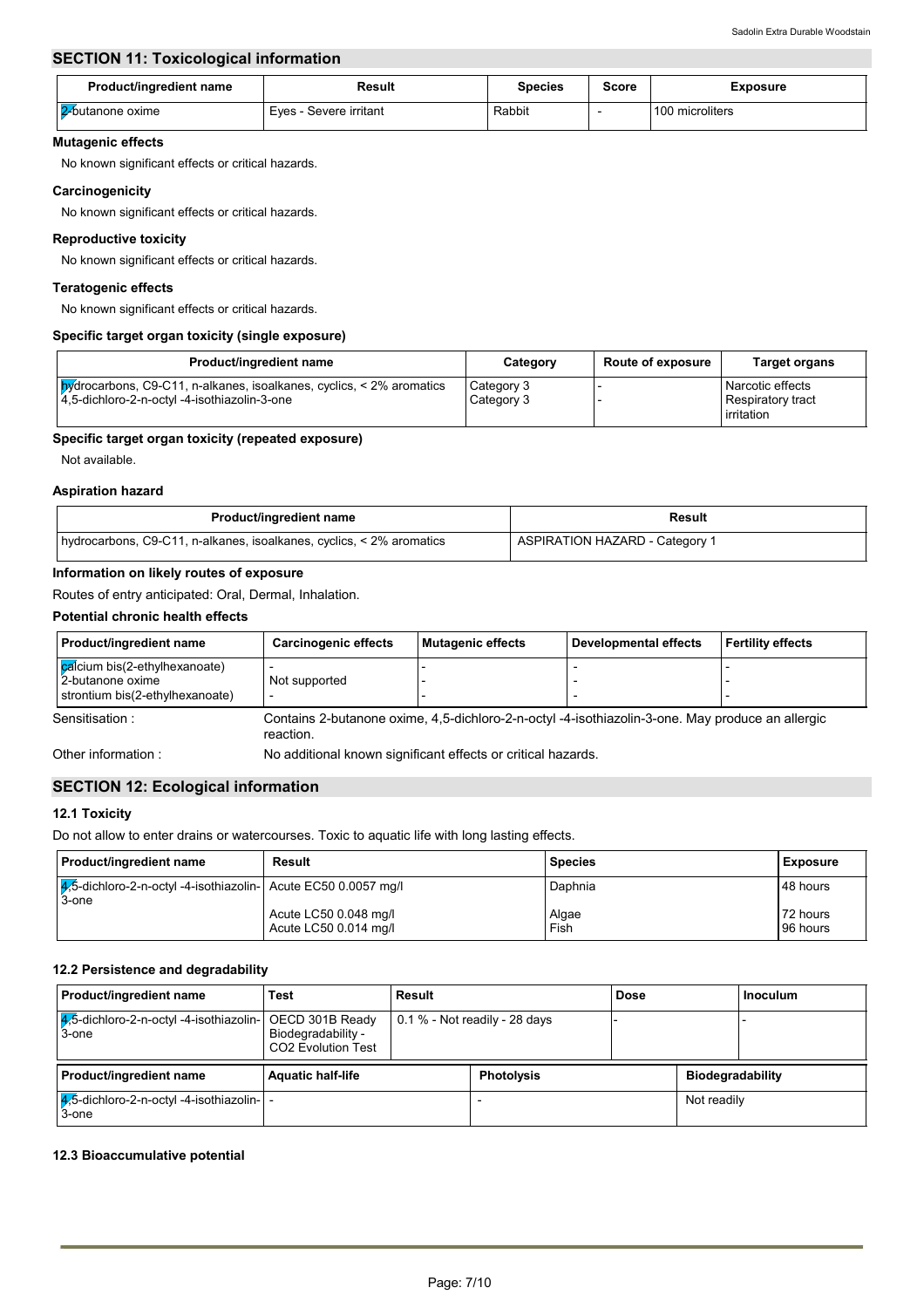#### **SECTION 12: Ecological information**

| <b>Product/ingredient name</b>                                                    | $LogP_{ow}$ | <b>BCF</b>  | <b>Potential</b> |
|-----------------------------------------------------------------------------------|-------------|-------------|------------------|
| <b>hydrocarbons, C9-C11, n-alkanes, isoalkanes, cyclics, &lt; 2%</b><br>aromatics |             | $10 - 2500$ | high             |
| calcium bis(2-ethylhexanoate)                                                     |             | 2.96        | low              |
| 2-butanone oxime                                                                  | 0.63        | $2.5 - 5.8$ | low              |
| 4,5-dichloro-2-n-octyl -4-isothiazolin-3-one                                      | 6.4         | < 13        | low              |

#### **12.4 Mobility in soil**

| Soil/water partition coefficient | No known data avaliable in our database. |
|----------------------------------|------------------------------------------|
| $(K_{OC})$ :                     |                                          |
| Mobility :                       | No known data avaliable in our database. |

#### **12.5 Results of PBT and vPvB assessment**

This mixture does not contain any substances that are assessed to be a PBT or a vPvB.

#### **12.6 Other adverse effects**

No known significant effects or critical hazards.

#### **SECTION 13: Disposal considerations**

#### **13.1 Waste treatment methods**

The generation of waste should be avoided or minimised wherever possible. Residues of the product is listed as hazardous waste. Dispose of according to all state and local applicable regulations. Waste should not be disposed of untreated to the sewer unless fully compliant with the requirements of all authorities with jurisdiction. Spillage, remains, discarded clothes and similar should be discarded in a fireproof container.

European waste catalogue (EWC) : 08 01 11\*

#### **Packaging**

Used containers, drained and/ or rigorously scraped out and containing dried residues of the supplied coating, are categorised as hazardous waste, with EWC code: 15 01 10\*.

If mixed with other wastes, the above waste code may not be applicable.

#### **SECTION 14: Transport information**

Transport may take place according to national regulation or ADR for transport by road, RID for transport by train, IMDG for transport by sea, IATA for transport by air.

|                                | 14.1<br>UN no. | 14.2<br>Proper shipping name                                | 14.3<br>Transport hazard class(es) | 14.4<br>PG*    | 14.5<br>Env* | <b>Additional information</b>                                                                                                             |
|--------------------------------|----------------|-------------------------------------------------------------|------------------------------------|----------------|--------------|-------------------------------------------------------------------------------------------------------------------------------------------|
| <b>ADR/RID</b><br><b>Class</b> | UN1263         | <b>PAINT</b>                                                | 3<br>$\bigstar$                    | Ш              | Yes.         | The environmentally<br>hazardous substance mark<br>is not required when<br>transported in sizes of ≤5 L<br>or ≤5 kg.<br>Tunnel code (D/E) |
| <b>IMDG</b><br><b>Class</b>    | UN1263         | <b>PAINT.</b> (solvent naphtha<br>(petroleum), heavy arom.) | 3<br>$\bigstar$                    | III            | Yes.         | The marine pollutant mark is<br>not required when<br>transported in sizes of ≤5 L<br>or ≤5 kg.                                            |
| <b>IATA</b><br><b>Class</b>    | UN1263         | <b>PAINT</b>                                                | 3                                  | $\mathbf{III}$ | Yes.         | The environmentally<br>hazardous substance mark<br>may appear if required by<br>other transportation<br>regulations.                      |

PG\* : Packing group

Env.\* : Environmental hazards

#### **14.6 Special precautions for user**

**Transport within user's premises:** always transport in closed containers that are upright and secure. Ensure that persons transporting the product know what to do in the event of an accident or spillage.

#### **14.7 Transport in bulk according to IMO instruments**

Not applicable.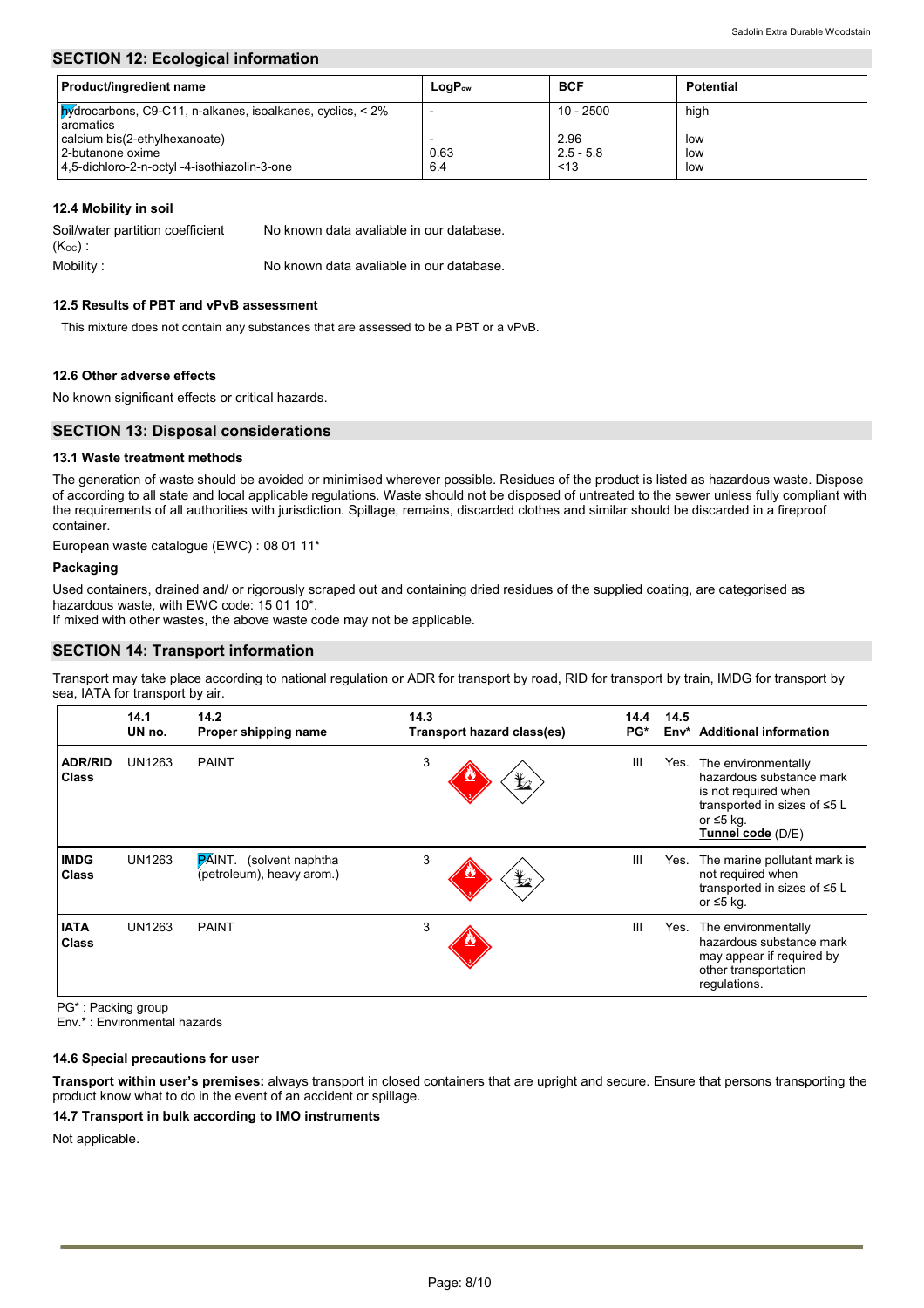#### **SECTION 15: Regulatory information**

#### **15.1 Safety, health and environmental regulations/legislation specific for the substance or mixture**

EU Regulation (EC) No. 1907/2006 (REACH) Annex XIV - List of substances subject to authorisation - Substances of very high concern **Annex XIV**

None of the components are listed.

### **Substances of very high concern**

None of the components are listed.

Not applicable. Annex XVII - Restrictions on the manufacture, placing on the market and use of certain dangerous substances, mixtures and articles

#### **Other EU regulations**

This product is controlled under the Seveso III Directive.

| Seveso category                                                                                                     |  |
|---------------------------------------------------------------------------------------------------------------------|--|
| P5c: Flammable liquids 2 and 3 not falling under P5a or P5b<br>E2: Hazardous to the aguatic environment - Chronic 2 |  |

**National regulations**

#### **15.2 Chemical safety assessment**

This product contains substances for which Chemical Safety Assessments are still required.

#### **SECTION 16: Other information**

 $\nabla$  Indicates information that has changed from previously issued version.

| Abbreviations and acronyms:              | ATE = Acute Toxicity Estimate<br>DNEL = Derived No Effect Level<br><b>RRN = REACH Registration Number</b>                                                                                                                                                    | CLP = Classification, Labelling and Packaging Regulation [Regulation (EC) No. 1272/2008]<br>EUH statement = CLP-specific Hazard statement<br><b>PNEC = Predicted No Effect Concentration</b>                                                                                                                                                                                                                                                                                                                                                                                                                                                                                                                              |
|------------------------------------------|--------------------------------------------------------------------------------------------------------------------------------------------------------------------------------------------------------------------------------------------------------------|---------------------------------------------------------------------------------------------------------------------------------------------------------------------------------------------------------------------------------------------------------------------------------------------------------------------------------------------------------------------------------------------------------------------------------------------------------------------------------------------------------------------------------------------------------------------------------------------------------------------------------------------------------------------------------------------------------------------------|
| Full text of abbreviated H statements :  | H226<br>H <sub>302</sub><br>H304<br>H312<br>H314<br>H315<br>H317<br>H318<br>H319<br>H330<br>H335<br>H336<br>H351<br>H361d<br>H400<br>H410<br>H411<br>EUH066                                                                                                  | Flammable liquid and vapour.<br>Harmful if swallowed.<br>May be fatal if swallowed and enters airways.<br>Harmful in contact with skin.<br>Causes severe skin burns and eye damage.<br>Causes skin irritation.<br>May cause an allergic skin reaction.<br>Causes serious eye damage.<br>Causes serious eye irritation.<br>Fatal if inhaled.<br>May cause respiratory irritation.<br>May cause drowsiness or dizziness.<br>Suspected of causing cancer.<br>Suspected of damaging the unborn child.<br>Very toxic to aquatic life.<br>Very toxic to aquatic life with long lasting effects.<br>Toxic to aquatic life with long lasting effects.<br>Repeated exposure may cause skin dryness or cracking.                    |
| Full text of classifications [CLP/GHS] : | Acute Tox. 2<br>Acute Tox. 4<br>Aquatic Acute 1<br>Aquatic Chronic 1<br>Aquatic Chronic 2<br>Asp. Tox. 1<br>Carc. 2<br>Eye Dam. 1<br>Eye Irrit. 2<br>Flam. Liq. 3<br>Repr. 2<br>Skin Corr. 1C<br>Skin Irrit. 2<br>Skin Sens. 1<br>Skin Sens. 1A<br>STOT SE 3 | <b>ACUTE TOXICITY - Category 2</b><br><b>ACUTE TOXICITY - Category 4</b><br>SHORT-TERM (ACUTE) AQUATIC HAZARD - Category 1<br>LONG-TERM (CHRONIC) AQUATIC HAZARD - Category 1<br>LONG-TERM (CHRONIC) AQUATIC HAZARD - Category 2<br><b>ASPIRATION HAZARD - Category 1</b><br>CARCINOGENICITY - Category 2<br>SERIOUS EYE DAMAGE/EYE IRRITATION - Category 1<br>SERIOUS EYE DAMAGE/EYE IRRITATION - Category 2<br><b>FLAMMABLE LIQUIDS - Category 3</b><br>REPRODUCTIVE TOXICITY - Category 2<br>SKIN CORROSION/IRRITATION - Category 1C<br>SKIN CORROSION/IRRITATION - Category 2<br>SKIN SENSITISATION - Category 1<br>SKIN SENSITISATION - Category 1A<br>SPECIFIC TARGET ORGAN TOXICITY - SINGLE EXPOSURE - Category 3 |

**Procedure used to derive the classification according to Regulation (EC) No. 1272/2008 [CLP/GHS]**